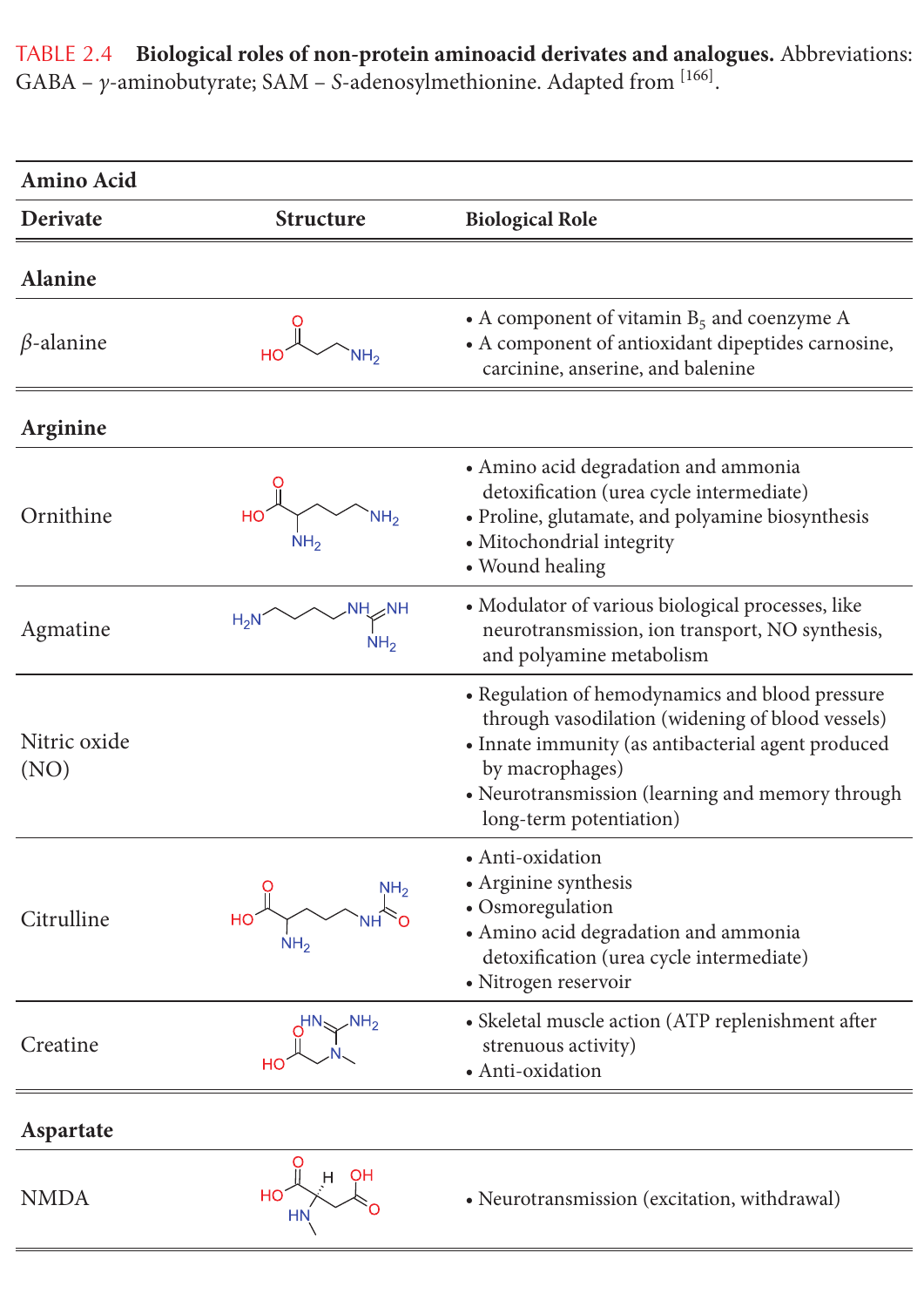| Amino Acid                    |                              |                                                                                                                                                                                                                                               |
|-------------------------------|------------------------------|-----------------------------------------------------------------------------------------------------------------------------------------------------------------------------------------------------------------------------------------------|
| Derivate                      | <b>Structure</b>             | <b>Biological Role</b>                                                                                                                                                                                                                        |
| Cysteine                      |                              |                                                                                                                                                                                                                                               |
| Taurine                       |                              | • Digestion (conjugation of bile acids to form bile<br>salts)<br>• Anti-oxidation and regulation of cellular redox state<br>• Osmoregulation<br>• Modulation of calcium homeostasis                                                           |
| Glutathione                   | Glu-Cys-Gly                  | · Major endogenous antioxidant<br>• Inflammatory response (participation in<br>leukotriene synthesis)<br>• Detoxification (conjugation to hydrophobic toxins<br>in liver)<br>• Metabolism (processes involving DNA, proteins,<br>and hormones |
| Allicin                       |                              | • Antimicrobial activity<br>• Anti-cancer activity                                                                                                                                                                                            |
| Glutamate                     |                              |                                                                                                                                                                                                                                               |
| <b>GABA</b>                   | <b>NH<sub>2</sub></b>        | • Neurotransmission (inhibiting neuronal<br>excitability)<br>• Regulation of muscle tone<br>• Inhibition of T-cell response and inflammation                                                                                                  |
| Glutathione                   | Glu-Cys-Gly                  | • See cysteine above                                                                                                                                                                                                                          |
| Glutamine                     |                              |                                                                                                                                                                                                                                               |
| Theanine                      | н.,<br>HО<br>NH <sub>2</sub> | • Anti-oxidation<br>• Neurotransmission (increasing brain levels of<br>GABA, dopamine, serotonin, and glycine)<br>• Neuroprotective effect                                                                                                    |
| Glycine                       |                              |                                                                                                                                                                                                                                               |
| Trimethylglycine<br>(betaine) |                              | • Homocysteine methylation (methionine<br>regeneration; homocysteine detoxification)<br>• One-carbon unit metabolism (synthesis of bioactive<br>molecules and SAM)<br>• Osmoregulation                                                        |
| Heme                          | $Fe2+N$                      | • Oxygen binding and transport<br>• Electron binding and transport<br>• CO production                                                                                                                                                         |
| Sarcosine                     | NΗ                           | • Intermediate in glycine metabolism<br>• Possible treatment of certain mental disorders                                                                                                                                                      |
| Glutathione                   | Glu-Cys-Gly                  | • See cysteine above                                                                                                                                                                                                                          |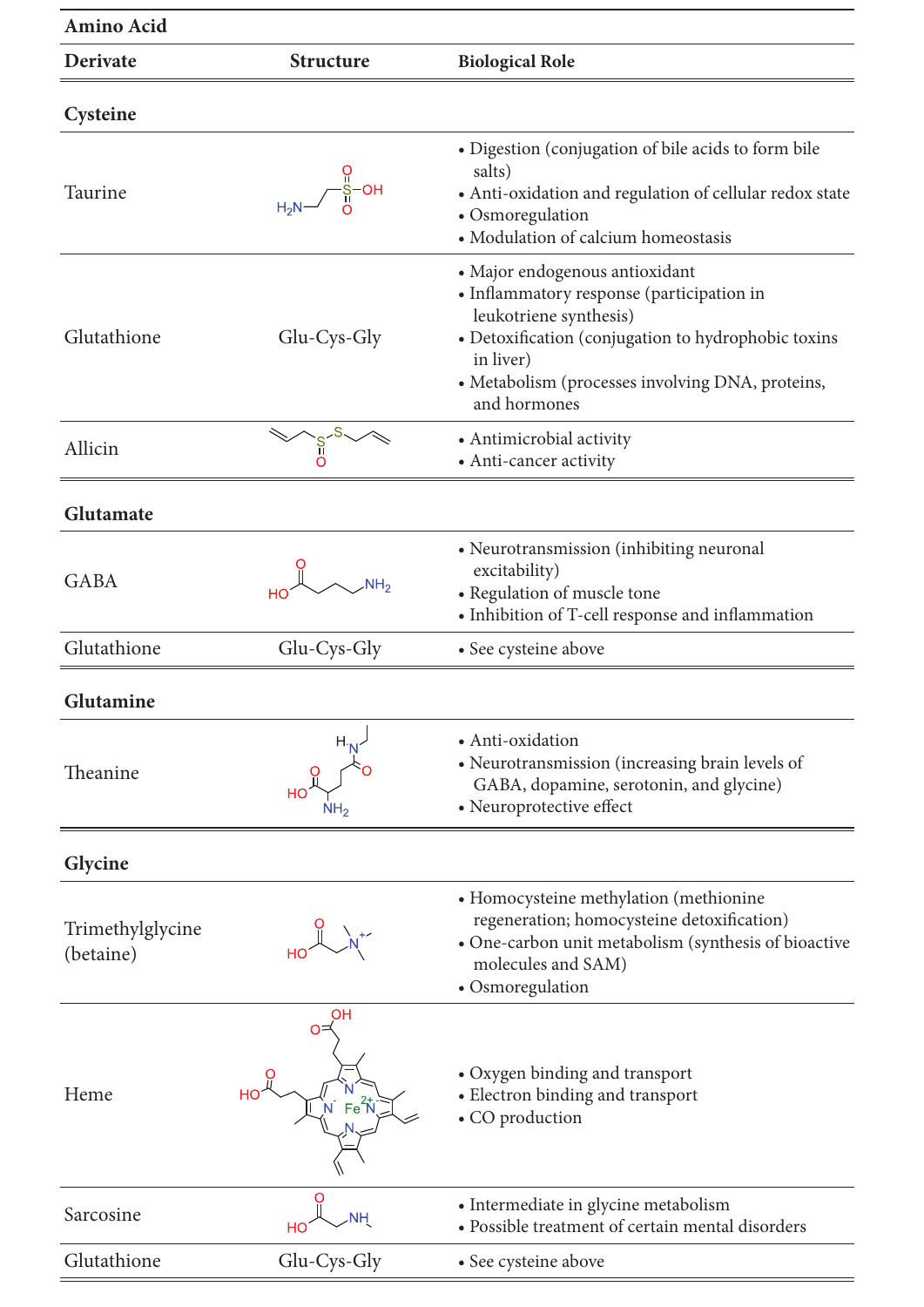| Amino Acid    |                                                             |                                                                                                                                                                                                         |
|---------------|-------------------------------------------------------------|---------------------------------------------------------------------------------------------------------------------------------------------------------------------------------------------------------|
| Derivate      | <b>Structure</b>                                            | <b>Biological Role</b>                                                                                                                                                                                  |
| Histidine     |                                                             |                                                                                                                                                                                                         |
| Histamine     |                                                             | • Mediation of allergic reaction<br>• Vasodilation<br>• Brain acetylcholine secretion<br>• Regulation of gut function                                                                                   |
| Lysine        |                                                             |                                                                                                                                                                                                         |
| Carnitine     | HO                                                          | • Energy production by lipid oxidation                                                                                                                                                                  |
| Methionine    |                                                             |                                                                                                                                                                                                         |
| Homocysteine  | .SH<br>HO<br>NH <sub>2</sub>                                | • Cysteine biosynthesis<br>• Methionine regeneration<br>• Risk factor for cardiovascular diseases                                                                                                       |
| <b>SAM</b>    | <b>OH</b><br>HO<br>NH <sub>2</sub><br>HС<br>NH <sub>2</sub> | • One-carbon unit metabolism (synthesis of different<br>bioactive molecules)                                                                                                                            |
| <b>Serine</b> |                                                             |                                                                                                                                                                                                         |
| Choline       |                                                             | • Neurotransmission and muscle control<br>(acetylcholine)<br>• Membrane structure (phosphatidylcholine,<br>sphingomyelin)<br>· Trimethylglycine (betaine), methionine, sarcosine<br>and SAM synthesis   |
| D-serine      |                                                             | • Brain neurotransmission (activation of NMDA<br>receptors)                                                                                                                                             |
| Tryptophan    |                                                             |                                                                                                                                                                                                         |
| Serotonin     | Н<br>$H_2N$<br>ΟH                                           | • Neurotransmission (mood, appetite, sleep, memory,<br>learning)<br>• Hemostasis and blood clotting (as vasoconstrictor)<br>• Inhibiting production of inflammatory cytokines<br>and superoxide radical |
| Niacin        | HO                                                          | • Redox metabolism (as component of NADH and<br>NADPH)                                                                                                                                                  |
| Melatonin     | NF                                                          | • Hormonal mediation of day-night cycles<br>· Anti-oxidation<br>· Possible effect on immune system and<br>inflammatory response                                                                         |